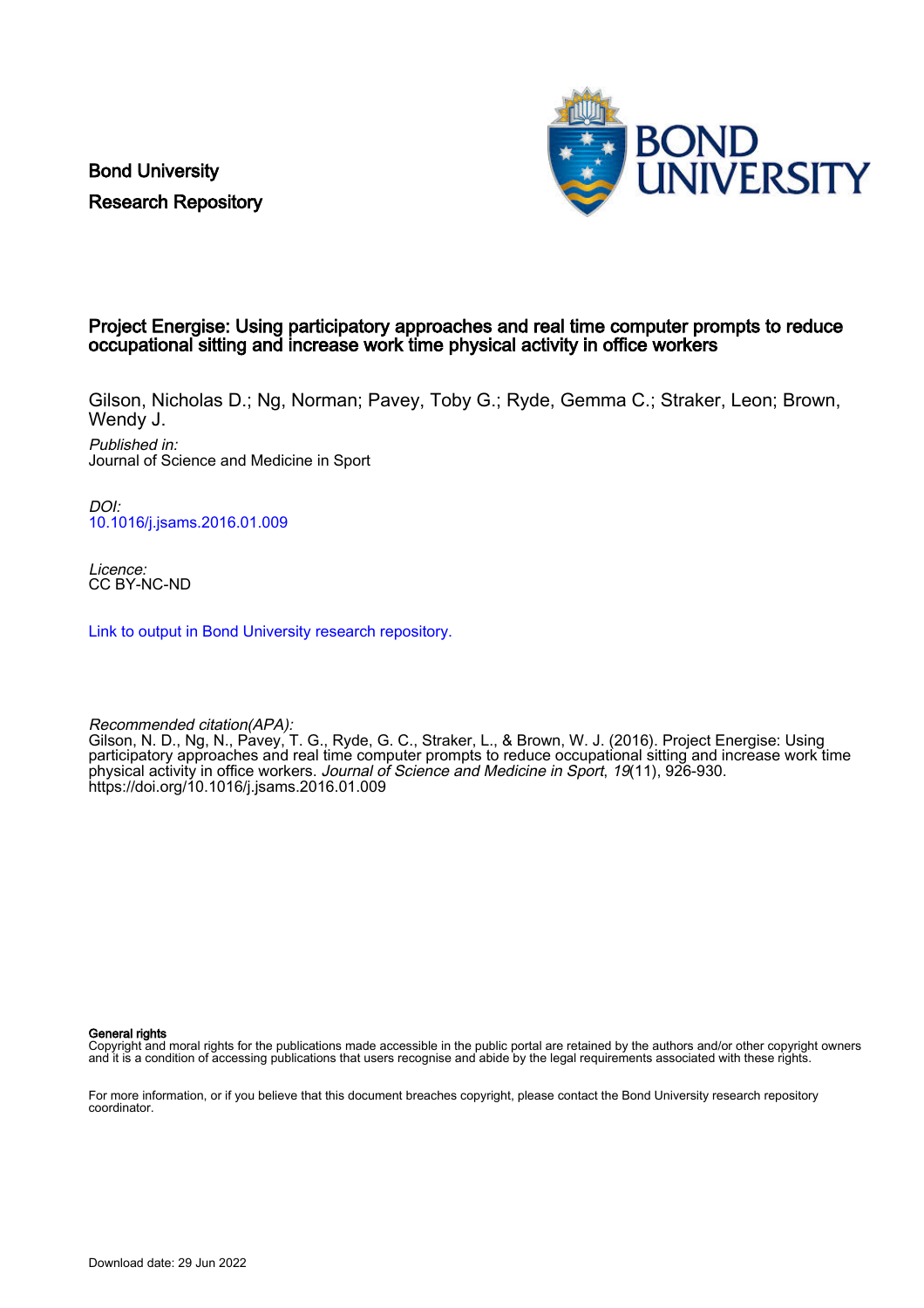| 359        | Project Energise: Using participatory approaches and real time computer prompts to reduce                                                                  |
|------------|------------------------------------------------------------------------------------------------------------------------------------------------------------|
| 360        | occupational sitting and increase work time physical activity in office workers                                                                            |
| 361        |                                                                                                                                                            |
| 362        | Nicholas D. Gilson <sup>1</sup> , Norman NG <sup>1</sup> , Toby G Pavey <sup>1</sup> , Gemma C. Ryde <sup>2</sup> , Leon Straker <sup>3</sup> and Wendy J. |
| 363        | Brown <sup>1</sup>                                                                                                                                         |
| 364        |                                                                                                                                                            |
| 365        | Affiliations:                                                                                                                                              |
| 366        | <sup>1</sup> School of Human Movement and Nutrition Sciences, The University of Queensland, Brisbane, Australia.                                           |
| 367        | <sup>2</sup> School of Health Sciences, University of Stirling, Scotland.                                                                                  |
| 368        | <sup>3</sup> School of Physiotherapy and Exercise Science, Curtin University, Perth, Australia.                                                            |
| 369        |                                                                                                                                                            |
| 370        | Corresponding author: Dr Nicholas Gilson, n.gilson $1$ @uq.edu.au                                                                                          |
| 371        |                                                                                                                                                            |
| 372        | Total word count: 2,479                                                                                                                                    |
| 373        | Abstract word count: 250                                                                                                                                   |
| 374        | Number of tables: 3                                                                                                                                        |
| 375<br>376 |                                                                                                                                                            |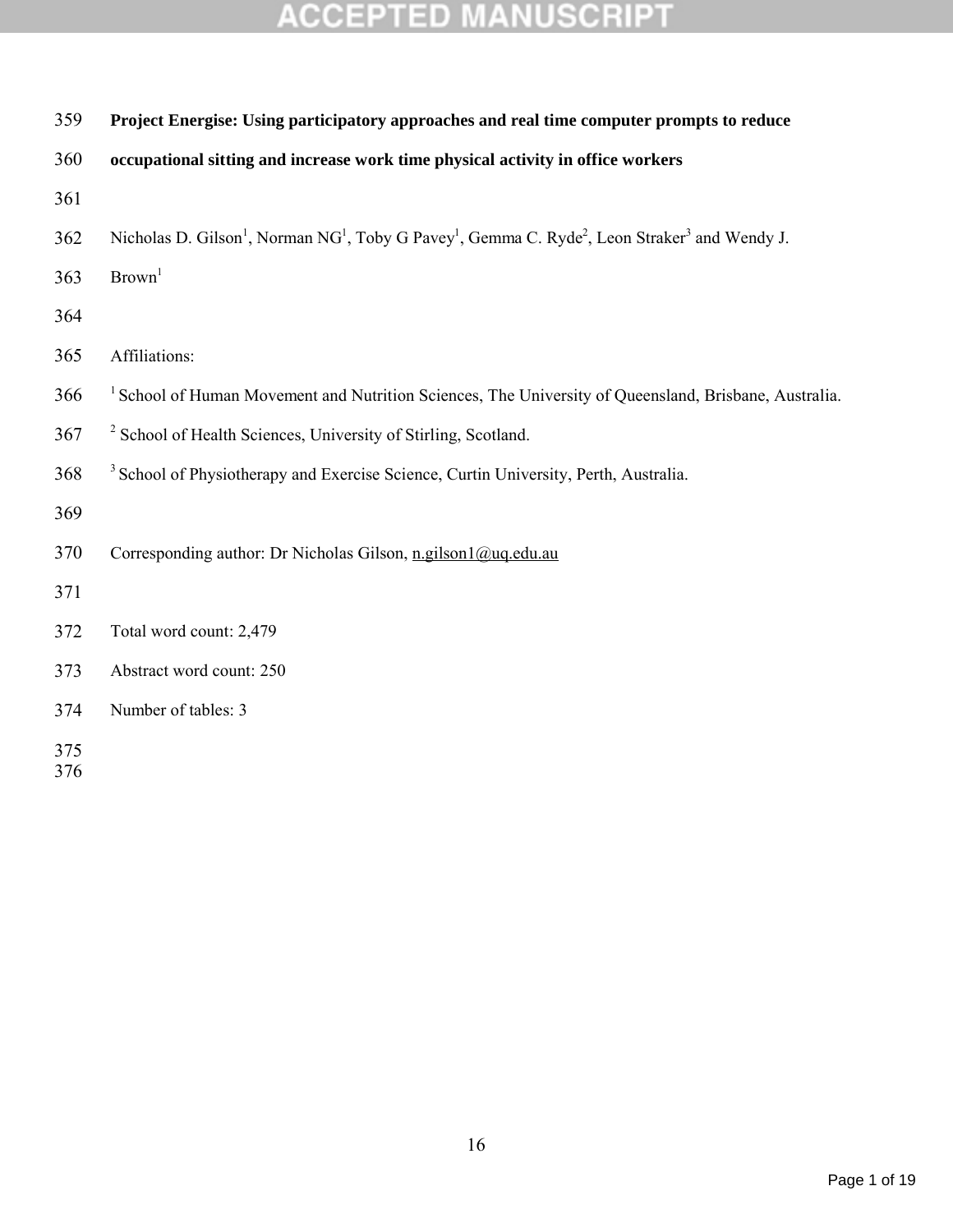#### **Abstract**

**Objectives:** This efficacy study assessed the added impact real time computer prompts had on a

participatory approach to reduce occupational sedentary exposure and increase physical activity.

**Design:** Quasi-experimental.

**Methods:** 57 Australian office workers (mean [SD]; age=47 [11] years; BMI=28 [5] kg/m<sup>2</sup>; 46 men)

generated a menu of 20 occupational 'sit less and move more' strategies through participatory workshops,

and were then tasked with implementing strategies for five months (July-November 2014). During

implementation, a sub-sample of workers (n=24) used a chair sensor/software package (Sitting Pad) that

gave real time prompts to interrupt desk sitting. Baseline and intervention sedentary behaviour and

physical activity (GENEActiv accelerometer; mean work time percentages), and minutes spent sitting at

desks (Sitting Pad; mean total time and longest bout) were compared between non-prompt and prompt

workers using a two-way ANOVA.

**Results:** Workers spent close to three quarters of their work time sedentary, mostly sitting at desks (mean

[SD]; total desk sitting time=371 [71] mins/day; longest bout spent desk sitting=104 [43] mins/day).

Intervention effects were four times greater in workers who used real time computer prompts (8%

392 decrease in work time sedentary behaviour and increase in light intensity physical activity;  $p \le 0.01$ ).

Respective mean differences between baseline and intervention total time spent sitting at desks, and the

longest bout spent desk sitting, were 23 and 32 mins/day lower in prompt than in non-prompt workers

395 ( $p<0.01$ ).

 **Conclusions:** In this sample of office workers, real time computer prompts facilitated the impact of a participatory approach on reductions in occupational sedentary exposure, and increases in physical activity.

Key words: Office workers, occupational sitting, physical activity, computer prompts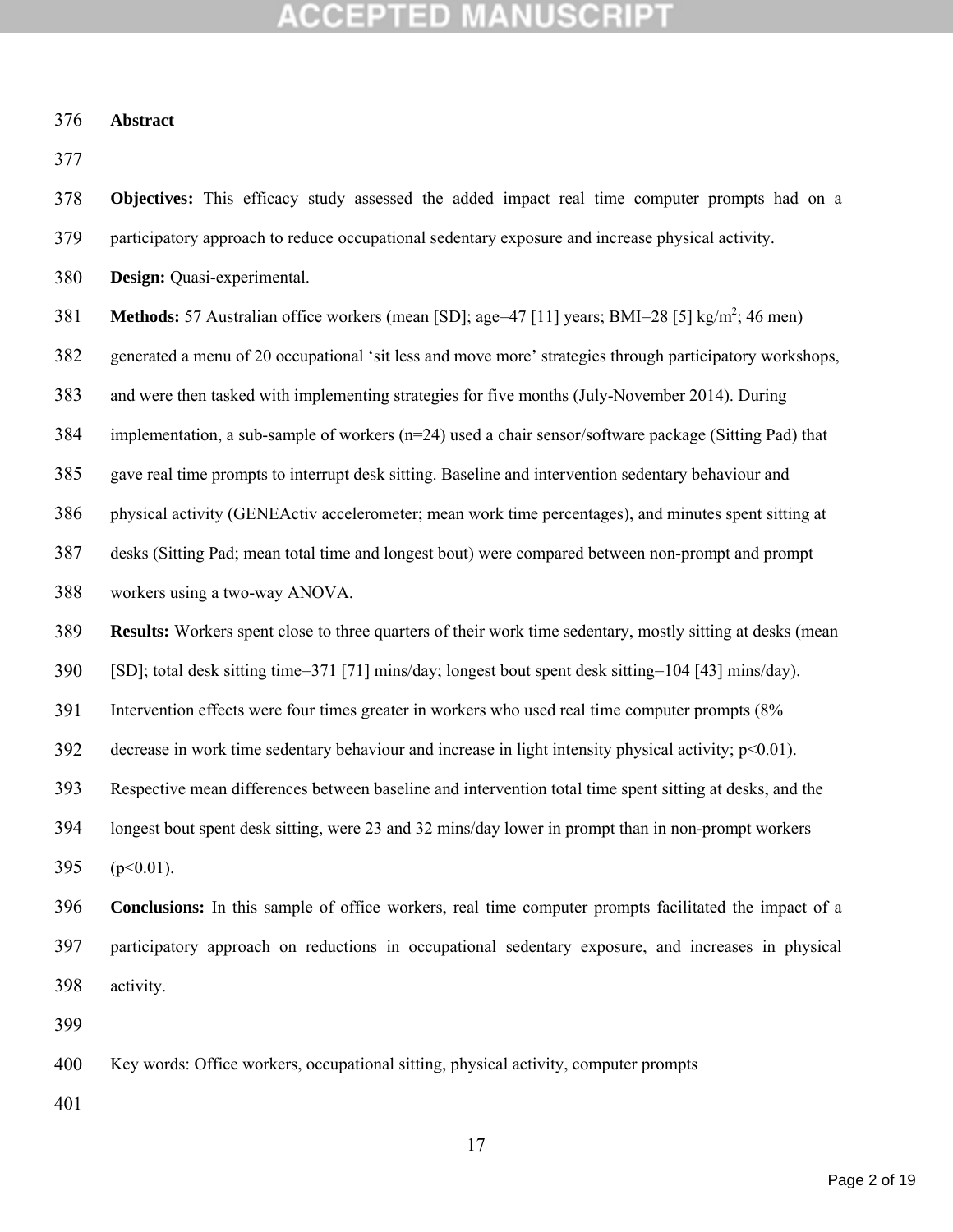#### **1. Introduction**

 High levels of total time spent sitting, and prolonged periods of time without interrupting sitting, have been associated with increases in the prevalence of cardiovascular disease, type 2 diabetes and all-cause  $\pm$  mortality. <sup>1, 2</sup> For many adults, high overall exposure and prolonged periods of sitting exposure occur at work.<sup>3</sup>

 In Australia for example, large-scale surveys suggest that 81% of workers are exposed to sitting,  $4$  and that 410 workers employed in offices sit the most.  $5, 6$  Smaller studies that have used accelerometers indicate that 411 Australian office workers spend between 4-7 hours/day sitting during work time.<sup>7,8,9</sup>

 While not as well advanced as the epidemiological and measurement based literature, evidence on the effectiveness of various strategies for reducing and interrupting occupational sitting is beginning to build. A recently published Cochrane review provides a comprehensive overview of studies up to February 2014, and highlights that there is a clear need to develop intervention strategies that target the physical 417 workplace, policy changes and information and counselling.

 Computer software that utilises screen prompts is a novel information based intervention strategy for reducing and interrupting prolonged desk sitting. To date, four studies have investigated the impact 421 computer prompts have on occupational sitting, standing and moving.  $^{11, 12, 13, 14}$  Relative to a control or comparative group that did not receive prompts, the findings from three of these studies showed objectively measured changes in the duration of sitting bouts >30 minutes (n=14; significant decrease of 424 12%); <sup>11</sup> total sitting time at work (n=29; non-significant decrease of 7%); <sup>13</sup> and standing time at work  $(125 \text{ m} = 19)$ ; mean increase of 9%). <sup>14</sup> One study found a significant pre-post increase in self-reported energy 426 expenditure (n=17; 188 calories) relative to a control group. <sup>12</sup> Intervention duration across all four studies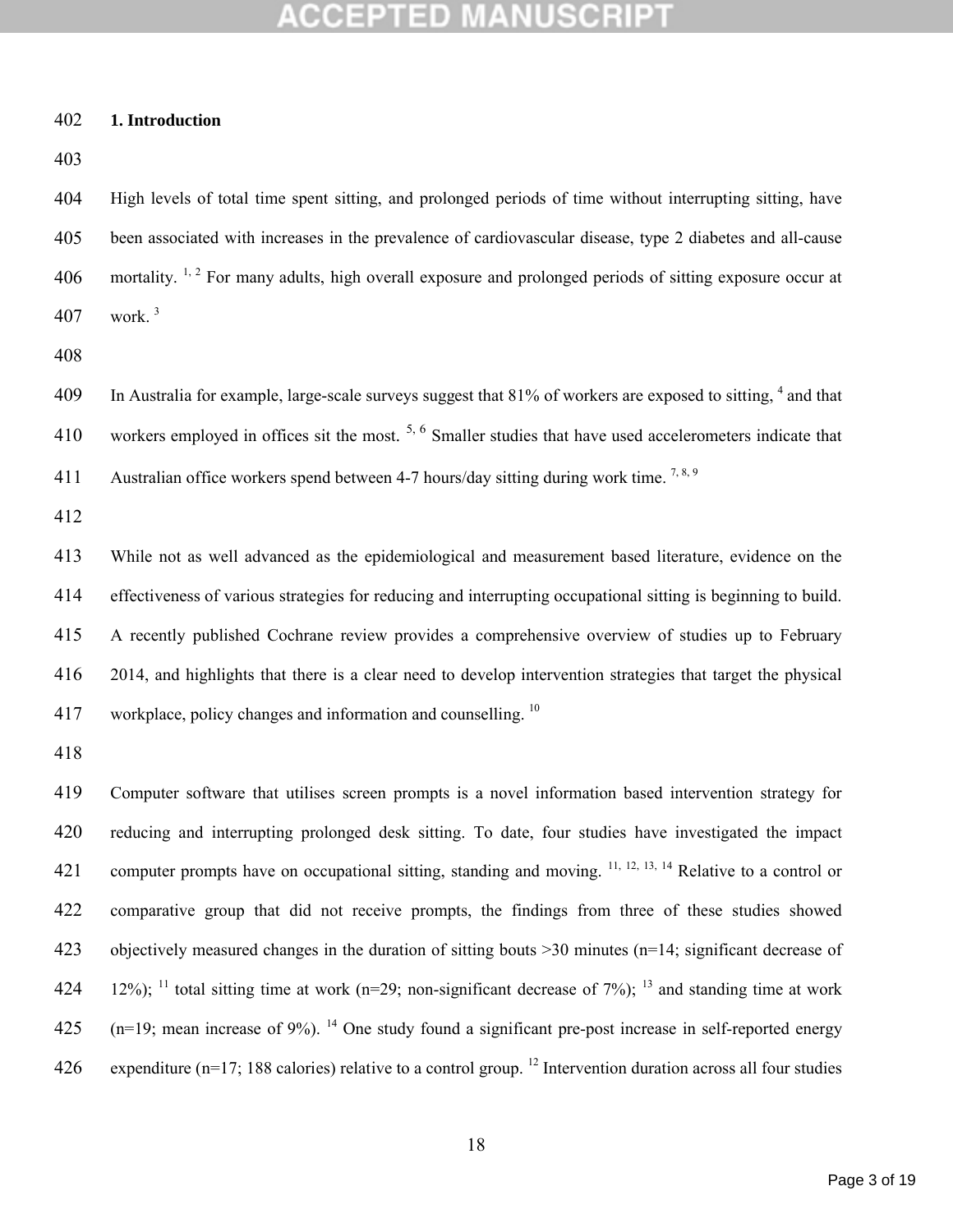| 427 | ranged from 3 days $^{13}$ to 13 weeks, $^{12}$ and all four studies used passive prompts whereby a reminder was       |
|-----|------------------------------------------------------------------------------------------------------------------------|
| 428 | given to break from sitting at a set time (e.g. 30 minutes) regardless of time spent sitting.                          |
| 429 |                                                                                                                        |
| 430 | Use of passive prompts assumes that patterns of sitting in office workers are generic. Our research has                |
| 431 | shown that these patterns are highly variable, suggesting that to be most effective, the receipt of prompts            |
| 432 | for interrupting sitting should react to each worker's pattern of desk sitting throughout the day. <sup>9</sup>        |
| 433 | Consequently, we have developed a low cost device called the Sitting Pad (SP), which fits easily onto                  |
| 434 | office chairs and has a real time, reactive feedback component that prompts employees to engage with                   |
| 435 | sitting reduction strategies. <sup>15</sup>                                                                            |
| 436 |                                                                                                                        |
| 437 | The aim of this efficacy study was to test the additional impact of real time feedback and prompts on a                |
| 438 | participatory approach to reduce work time sedentary exposure and increase physical activity. In the                   |
| 439 | context of the present study, a participatory approach <sup>16</sup> was used to engage two teams of Australian office |
| 440 | workers in the identification of 'sit less and move more' strategies, with one of these teams provided with            |
| 441 | access to real time feedback.                                                                                          |
| 442 |                                                                                                                        |
| 443 | 2. Methods                                                                                                             |
| 444 |                                                                                                                        |
| 445 | The office teams were situated on different floors of a telecommunications worksite in the city centre of              |
| 446 | Brisbane. Following ethics approval, the managers of the teams distributed recruitment emails to their                 |
| 447 | administrative and clerical workers (n=150). All members of each work team were eligible to participate,               |
| 448 | although the total number of workers recruited was capped at 60 because of available resources. The                    |
| 449 | research targeted a relatively even number of workers within each team.                                                |
| 450 |                                                                                                                        |
| 451 | All recruited workers provided informed consent and met with researchers individually at work to                       |
| 452 | complete a demographic survey and basic physical measures (height, weight, waist circumference and                     |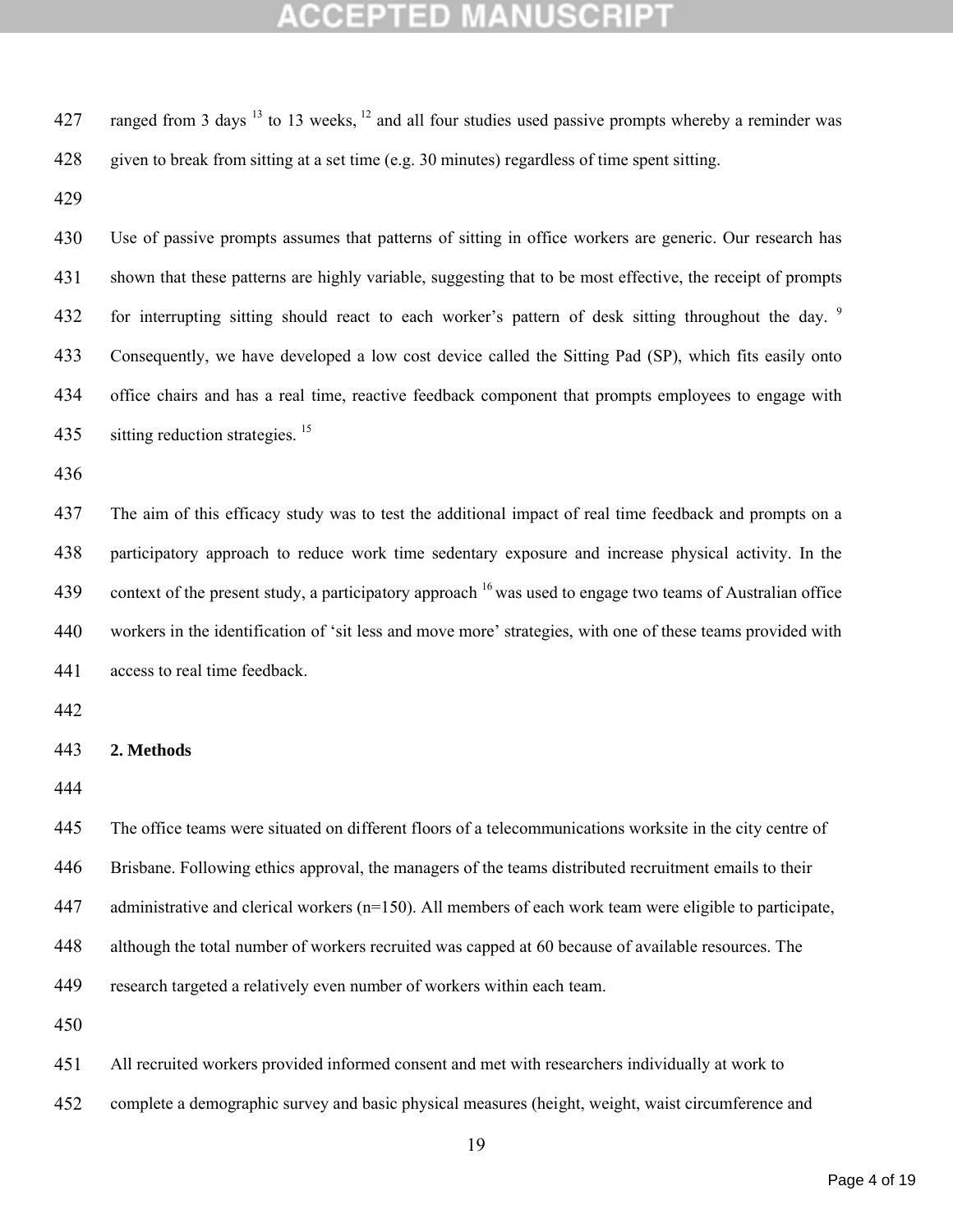blood pressure; April 2014). Workers then wore a GENEActiv wrist accelerometer (Activinsights Ltd, Cambridgeshire, UK) for one working week, 24 hours/day (30 Hz sampling rate). This device is a tri-455 axial,  $\pm 6$  g seismic acceleration sensor, which is small (36x30x12 cm), lightweight (16 g), and waterproof. GENEActiv validity studies have demonstrated strong correlations for criterion validity (Pearson's *r* = 0.79 to 0.98) against indirect calorimetry for both sedentary behaviour and physical 458 activity.

 At baseline, the participants also had their office chairs fitted with the SP and this device remained on chairs for the duration of the study. The SP was used as a measure of desk sitting in both teams of workers 462 and is described in detail elsewhere, <sup>15</sup> but in brief consists of a cushion and medical grade pressure sensor (43x32x2cm) which detects transitions of greater than 3 seconds to and from the seat. A microcontroller linked to the pressure sensor records a time stamp for each transition and these data are downloaded using a proprietary software package that summarises the total minutes spent sitting and the longest bout spent sitting each day.

 Following baseline measures, workers attended a one-hour workshop (n=10-15) held at the worksite (June 2014). During the workshop, researchers reviewed evidence on the benefits of reducing sitting and increasing physical activity, and workers identified and discussed occupational strategies for 'sitting less and moving more'. These strategies were collated, then thematically analysed separately by two researchers, who then reached a consensus on the number of strategies, and the domains in which they should be categorised. Finally, a list of strategies was distributed to workers at the start of the trial for use during the five-month intervention period (July-November 2014).

The pilot study used a *posteriori*, quasi-experimental design, whereby between completion of the

workshops and distribution of the strategies, teams were allocated to either *Intervention Protocol 1* (IP1)

or *Intervention Protocol 2* (IP2). Both sets of workers were asked to implement 'sit less and move more'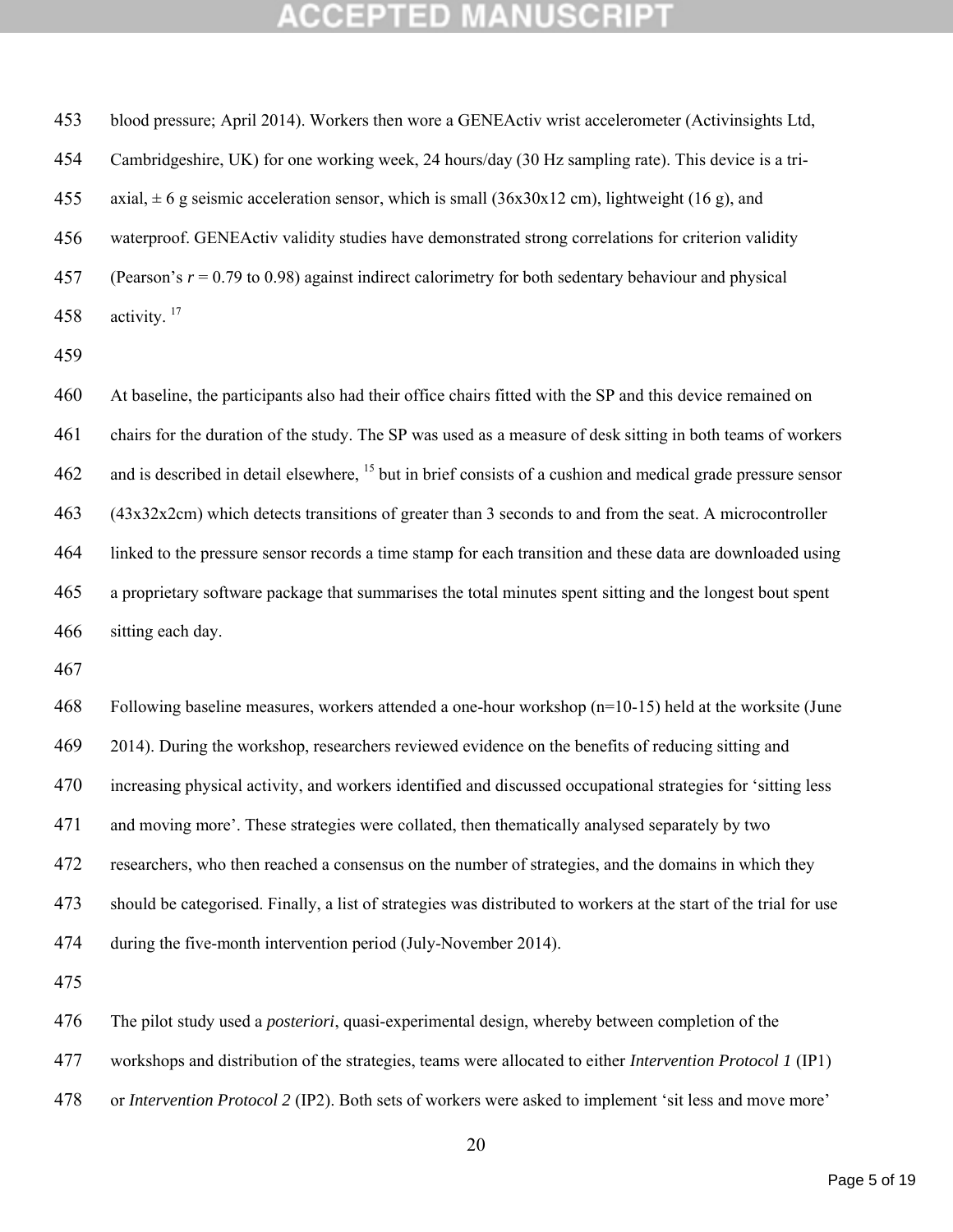strategies, but only workers in IP2 were provided with access to a software package that linked to the SP and gave real time prompts to break from desk sitting, via a traffic light system displayed in the right hand corner of computer screens.

 A recently published expert statement from the United Kingdom has indicated that office workers should 484 aim to accumulate 2-4 hours/day of standing and light intensity activity time during work hours. <sup>18</sup> However, the statement recognises the tentative nature of these recommendations and the need for more evidence to better inform viability. In the absence of definitive health guidelines for the frequency and duration of sitting breaks for adults, default settings for the SP software reflected pragmatic suggestions from the literature that propose at least a five minute break from desk sitting every 30-60 minute block of 489 time.  $19, 20$  In this regard, prompts moved from green to amber, and then to red, after 30 and then 60 minutes of continuous desk sitting respectively, with the software re-setting to green after five continuous minutes of the SP not being activated. User functions accessed through the software enabled workers to reduce and tailor these thresholds to their own work time routine, and select an auditory as well as a visual prompt.

 GENEActivs were worn again for one week at the end of the intervention. Baseline and end-intervention data were classified into mean percentages of waking time (work day) and work time spent in sedentary behaviour, and in light and moderate-to-vigorous (moderate+) physical activity, using validated cut-point thresholds. Monitors were initalised at 75Hz with cut-points of 362 (sedentary), 508 (light to moderate), 499 and 1698 (moderate+). <sup>17</sup> Workers used the time stamp function on the wristwatch to denote when they arrived and left work; this was cross-referenced with self-reported work times. SP data were isolated for baseline and intervention periods, and the mean total sitting time and the longest bout spent sitting at desks (minutes/day) calculated for these periods.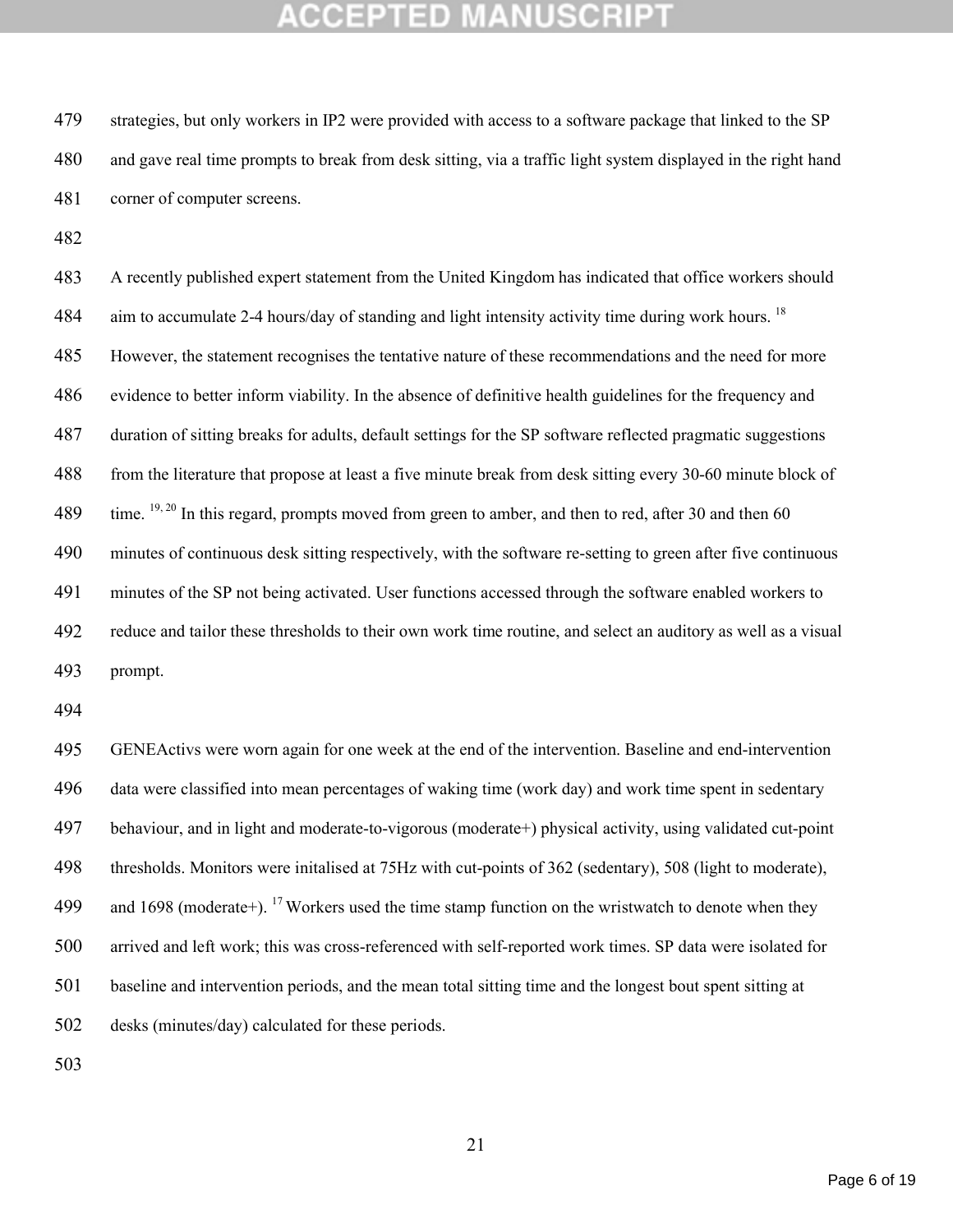| 504 | Minimum inclusion criteria for analyses of GENEActiv (24 hours) and SP data ( $\geq 6$ hours) were three       |
|-----|----------------------------------------------------------------------------------------------------------------|
| 505 | separate workdays at baseline and (end) intervention. If intervention data were missing, baseline values       |
| 506 | were carried forward, and a two-way repeated ANOVA was used to statistically compare between and               |
| 507 | within group changes in sedentary behaviour, light and moderate+ physical activity and desk sitting. Main      |
| 508 | outcome analyses focused on changes in these variables during work time; all statistical analyses were         |
| 509 | conducted in SPSS version 22 (IBM Corporation); p-values were based on two-sided tests and were                |
| 510 | considered statistically significant at $p<0.05$ .                                                             |
| 511 |                                                                                                                |
| 512 | 3. Results                                                                                                     |
| 513 |                                                                                                                |
| 514 | Table 1 summarises the demographic characteristics of the sample. Participants tended to be mainly men,        |
| 515 | overweight and middle aged. At baseline, IP1 workers spent significantly more time in light intensity          |
| 516 | physical activity on workdays than IP2 workers (p=0.024), but no significant differences were observed         |
| 517 | for GENEActiv and SP baseline data collected during work time.                                                 |
| 518 |                                                                                                                |
| 519 | Insert Table 1 here.                                                                                           |
| 520 |                                                                                                                |
| 521 | Analyses of data collected from workers during workshops identified a menu of 20 'sit less and move            |
| 522 | more' strategies. As Table 2 shows, these were themed into the four occupational contexts of 'desk tasks'      |
| 523 | (5 strategies; e.g. deliver some messages in person rather than always sending emails); 'meetings' (4          |
| 524 | strategies; e.g. use walk-talk rather than sit-talk meetings); work breaks (7 strategies; e.g. take a standing |
| 525 | and stretching break); and travel (4 strategies; e.g. walk to and/or from work).                               |
| 526 |                                                                                                                |
| 527 | Insert Table 2 here.                                                                                           |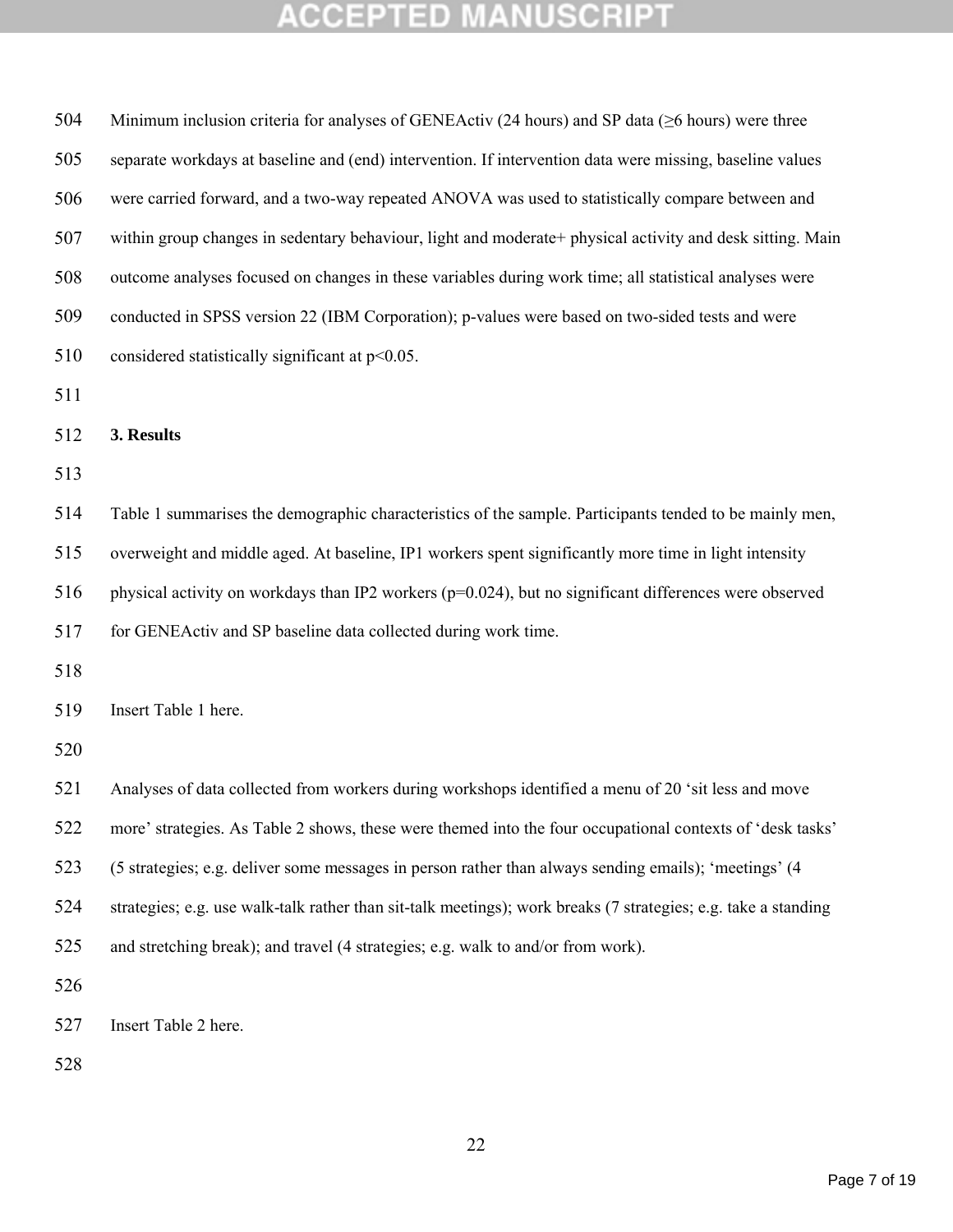| 529 | Table 3 summarises work time GENEActiv and SP data, and describes changes relative to baseline and             |
|-----|----------------------------------------------------------------------------------------------------------------|
| 530 | (end) intervention values. With regard to the carry forward of GeneActiv and SP baseline data, seven and       |
| 531 | three workers respectively did not meet minimal inclusion criteria for intervention data, while a further      |
| 532 | four workers withdrew from the study prior to completion of final measures. Recorded GeneActiv and SP          |
| 533 | work time for these phases ranged from $8.6 - 8.9$ hours/day. The mean (SD) number of monitored days for       |
| 534 | the GENEActiv was 4 (1) for both groups at baseline and end-intervention. For IP1, mean (SD) monitored         |
| 535 | days for the SP at baseline and intervention were 10 (5) ranging from 4-17 days, and 15 (5) ranging from       |
| 536 | 3-24 days respectively. Equivalent SP baseline and intervention data for IP2 were 13 (5) ranging from 3-       |
| 537 | 24 days, and 20 (8) ranging from 5-32 days.                                                                    |
| 538 |                                                                                                                |
| 539 | Insert Table 3 here.                                                                                           |
| 540 |                                                                                                                |
| 541 | At baseline, workers spent 68-74% of their work time sedentary, and 19-25% in light and 7% in                  |
| 542 | moderate+ physical activity. On average workers spent 370-372 mins/day sitting at a desk, with the             |
| 543 | longest bouts of desk sitting averaging 100-111 minutes/day.                                                   |
| 544 |                                                                                                                |
| 545 | Relative to baseline, end-intervention GeneActiv data indicated that IP1 workers reduced sedentary work        |
| 546 | time by an average of 2% (18 mins/day). Within group effects were significant and four times greater in        |
| 547 | IP2 workers (decrease of $8\%$ ; 72 mins/day; $p=0.012$ ). IP2 workers replaced sedentary work time with light |
| 548 | intensity physical activity, with the proportional increase in light intensity work time significant for this  |
| 549 | group ( $p=0.018$ ).                                                                                           |
| 550 |                                                                                                                |
| 551 | For the SP, comparisons of baseline and intervention data indicated that the mean total time spent sitting     |
| 552 | at desks across the intervention period increased for IP1 workers (10 mins/day) and decreased for IP2          |
| 553 | workers (-13 mins/day; difference of 23 mins/day). This pattern was also observed for the longest bout         |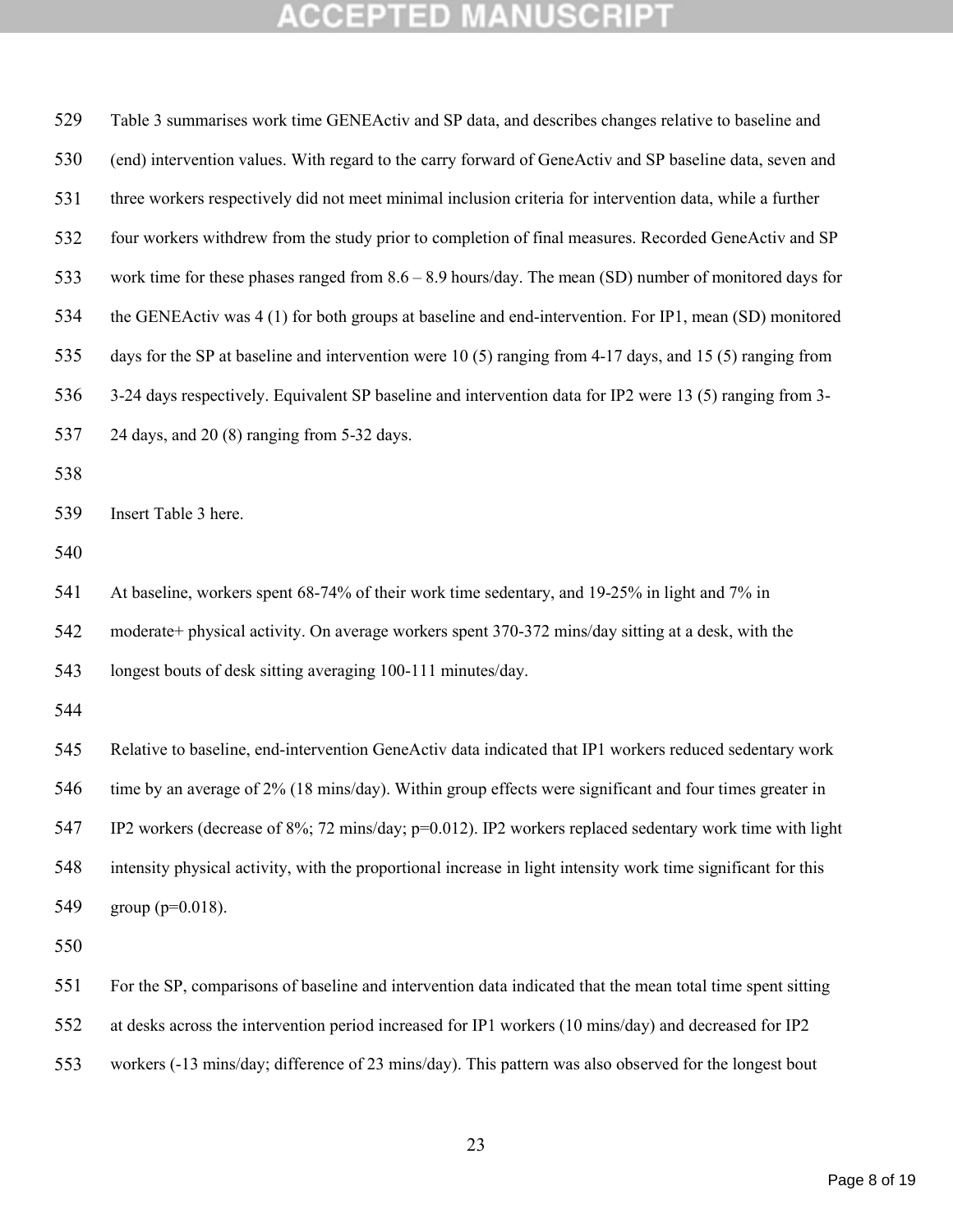## GEPTED

 spent sitting at desks (IP1 = 17 mins/day; IP2 = -15 mins/day; significant difference of 32 mins/day; p=0.018).

#### **4. Discussion**

 In this efficacy study, Australian office workers attended workshops and were asked to identify 'sit less and move more' workplace strategies through a participatory approach. In the ergonomics field,

 participatory approaches have been used to successfully engage workers, managers and employers in the development of strategies to address musculoskeletal issues. <sup>21, 22</sup> More recently, studies that have focused 563 on sitting and chronic disease in office workers have advocated  $^{23}$  and used  $^{16}$  participatory approaches as a means of promoting ownership of occupational sitting reduction strategies and facilitating commitment to sedentary behaviour change.

 The Australian office workers involved in the participatory research undertaken by Parry et al <sup>16</sup> identified seven strategies within the overarching themes of 'active office work, traditional physical activity and office ergonomics'. In a more recent study, which used a prescriptive, top-down approach with Spanish 570 office workers, Bort-Roig et al  $^{24}$  also described seven strategies focusing on reducing and interrupting occupational sitting through incidental movement. A main finding of our study is that participants identified a more comprehensive 'menu' of 20 strategies, themed into four specific occupational contexts. This 'menu' is valuable for employers and practitioners interested in providing office workers with a range of choices and opportunities for reducing and interrupting sitting in different situations, and with occupational groups who have different job demands and daily routines. Ongoing testing now needs to occur to assess if the 'menu' is exhaustive and replicable with other office-based samples.

 Linked to the emergence of strategies from the workshops, a key aim of the present study was to assess the added effect of using real time computer prompts to encourage positive changes in occupational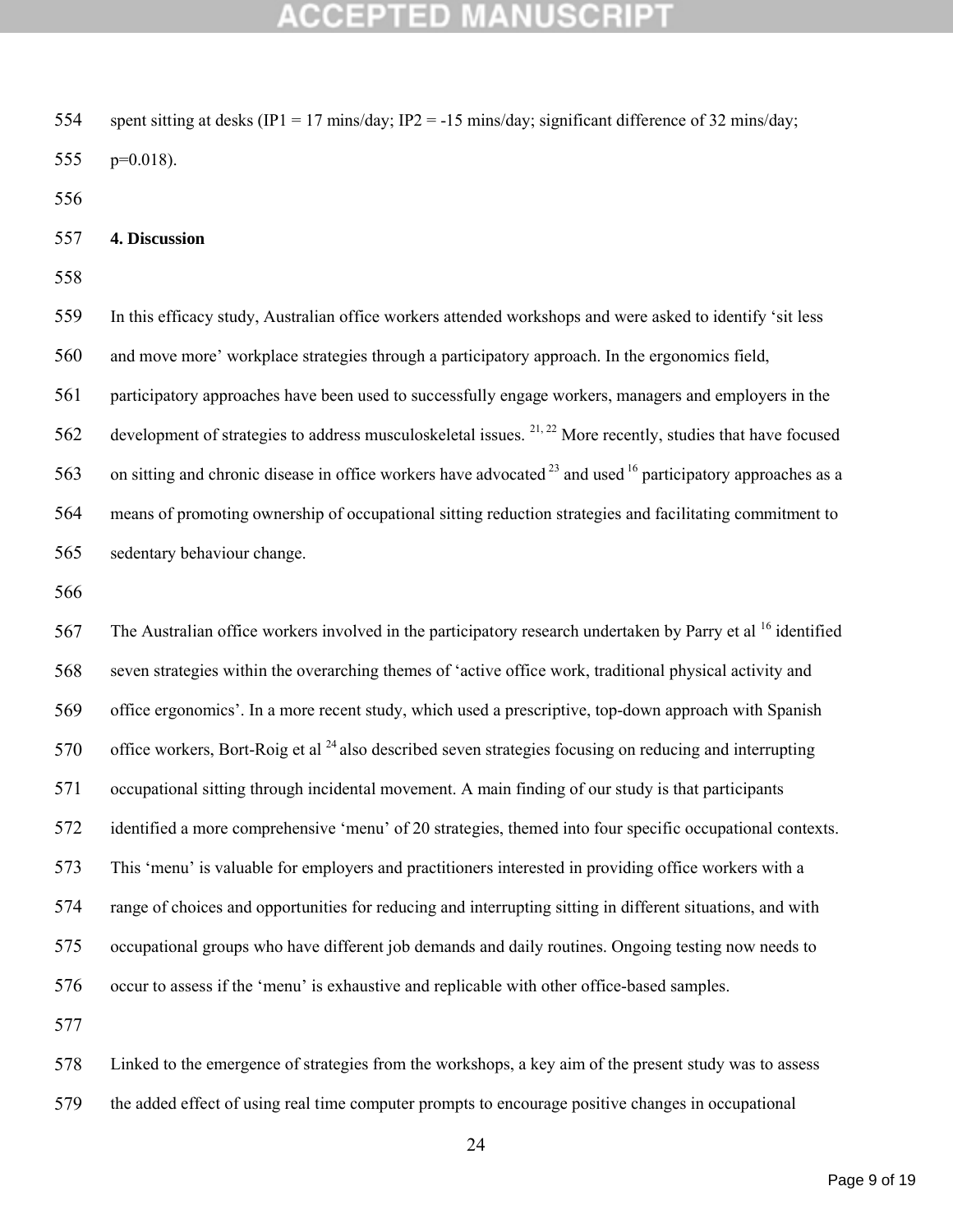sedentary exposure and physical activity, over and above those seen when using a participatory approach alone. The more meaningful reductions in both the proportion of sedentary work time, and patterns of desk sitting found in IP2 compared to IP1 workers, together with the significant increase in work time light intensity physical activity observed in the strategy and real time prompts group, highlighted the efficacy of using this combined approach. The significant reduction in the mean longest bout of desk sitting in IP2 workers is particularly noteworthy, given that most occupational sitting time occurs at desks,  $\degree$  and frequent interruptions to sitting have been linked to a range of improved health indices. <sup>25</sup>

 Technology based, real time feedback, provided through pedometers and smartphone applications for 589 example, has been recognised as playing a key role in facilitating engagement in physical activity.  $^{26}$  A main finding of the present study indicates that this type of feedback may also be an important approach for encouraging workers to engage in occupational sitting reduction strategies. Providing real time prompts to interrupt occupational sedentary exposure allowed workers in IP2 to self-monitor and regulate their desk sitting through a personalised feedback mechanism that reacted to variations in daily desk sitting patterns. In this regard, the SP and its associated software alerted workers to prolonged desk sitting as and when it occurred. Evidence concerning the impact individual level strategies such as education, 596 counseling and prompts have on reductions in occupational sitting time are inconsistent.<sup>10</sup> Our data adds to the view that a participatory approach allied with real time prompts may be valuable. However, it is important to consider that multi-level interventions, that target the individual, environmental, organisational and policy domains of the office work system are more likely to have a comprehensive and 600 sustainable impact on occupational sitting, than interventions that target any one domain in isolation.  $27,28$  The study had a number of strengths. For example, the SP provided a highly accurate assessment of desk 603 sitting over multiple days,  $^{15}$  and in conjunction with the accelerometers, enabled a comprehensive assessment of work time sedentary and physical activity patterns. Other study strengths included engaging

workers in identifying strategies through participatory approaches, and the use of a quasi-experimental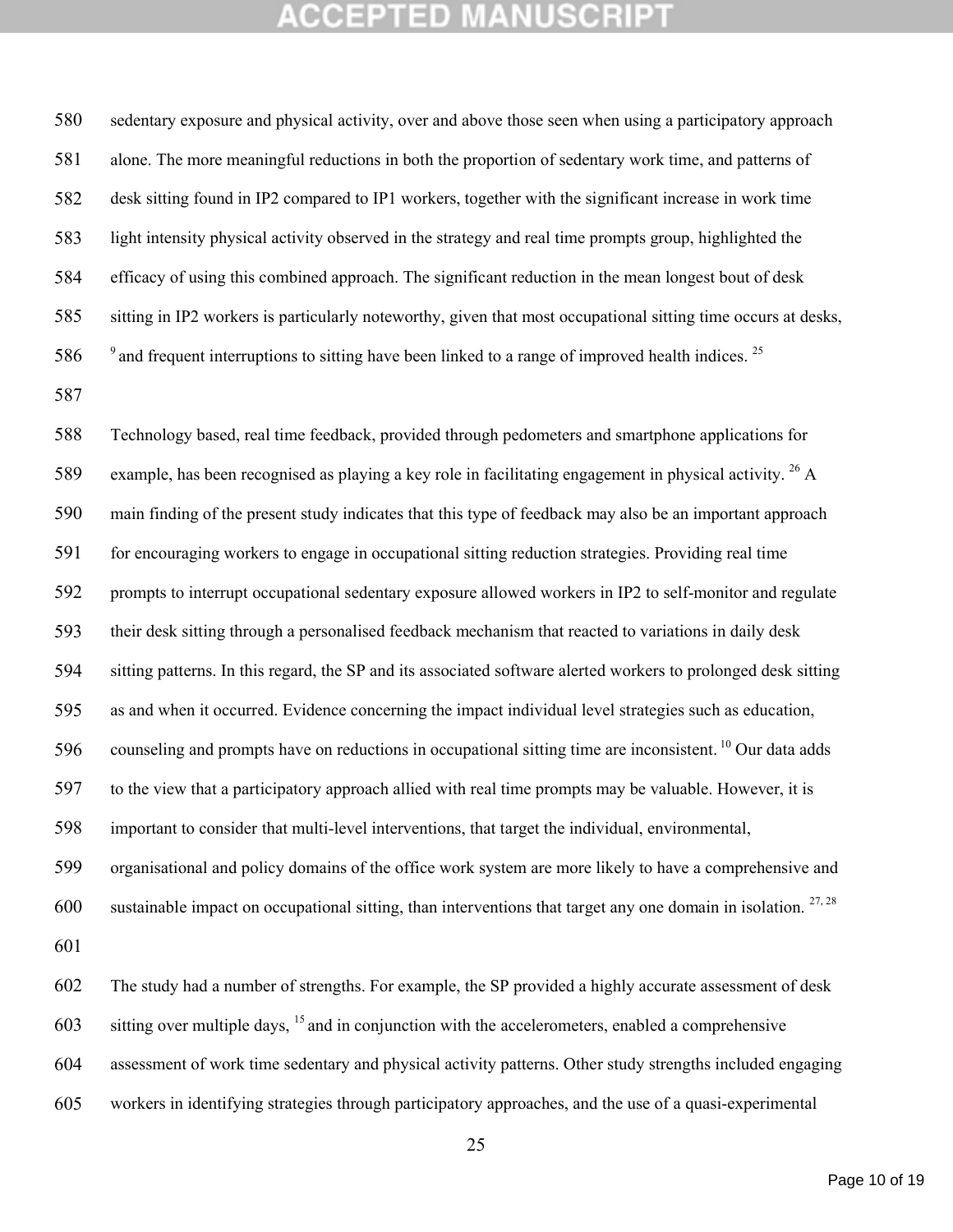design that allowed comparisons of work time changes during a five-month intervention period.

 The study also had some limitations that future studies need to address. The research was undertaken at a single worksite, with relatively small sample sizes in each group, which while in keeping with the remit of efficacy research, presently restricts the applicability of the findings to office workers in general. 611 Furthermore, the lower and uneven number of participants in IP2 ( $N=24$ ) relative to IP1 ( $N=33$ ) impacted the detection of statistically significant between group differences; for example based on an observed group mean difference of 23 minutes/day for total time spent sitting at desks, analyses required at least 31 614 workers per group ( $\alpha$ =0.05;  $\beta$ =0.80;  $\pm$ 46 minutes). Lastly, the intervention effects observed in our study compare favourably to those reported in studies that have used passive computer prompts and objective 616 measures of sedentary behavior change,  $\frac{11, 13, 14}{2}$  although comparisons are problematic, given the differences in study design and measurement techniques. The next study in this area needs to include both a passive and reactive prompts group, to concurrently appraise the extent to which each approach impacts on strategy uptake and occupational sedentary exposure. Future study designs may also consider mapping strategy use in comparative groups to quantify the extent to which prompts encourage the uptake of different types of strategies. 

### **5. Conclusions**

 This efficacy study is the first to evaluate the impact of real time computer prompts on work time sedentary behavior, physical activity and desk sitting in office workers. The main study findings provide a comprehensive 'menu' of 'sit less and move more' strategies for application and ongoing investigation, and begin to provide insights into the potential benefits of using real time individualised computer prompts as feedback to facilitate reductions in occupational sedentary exposure and increases in work time physical activity.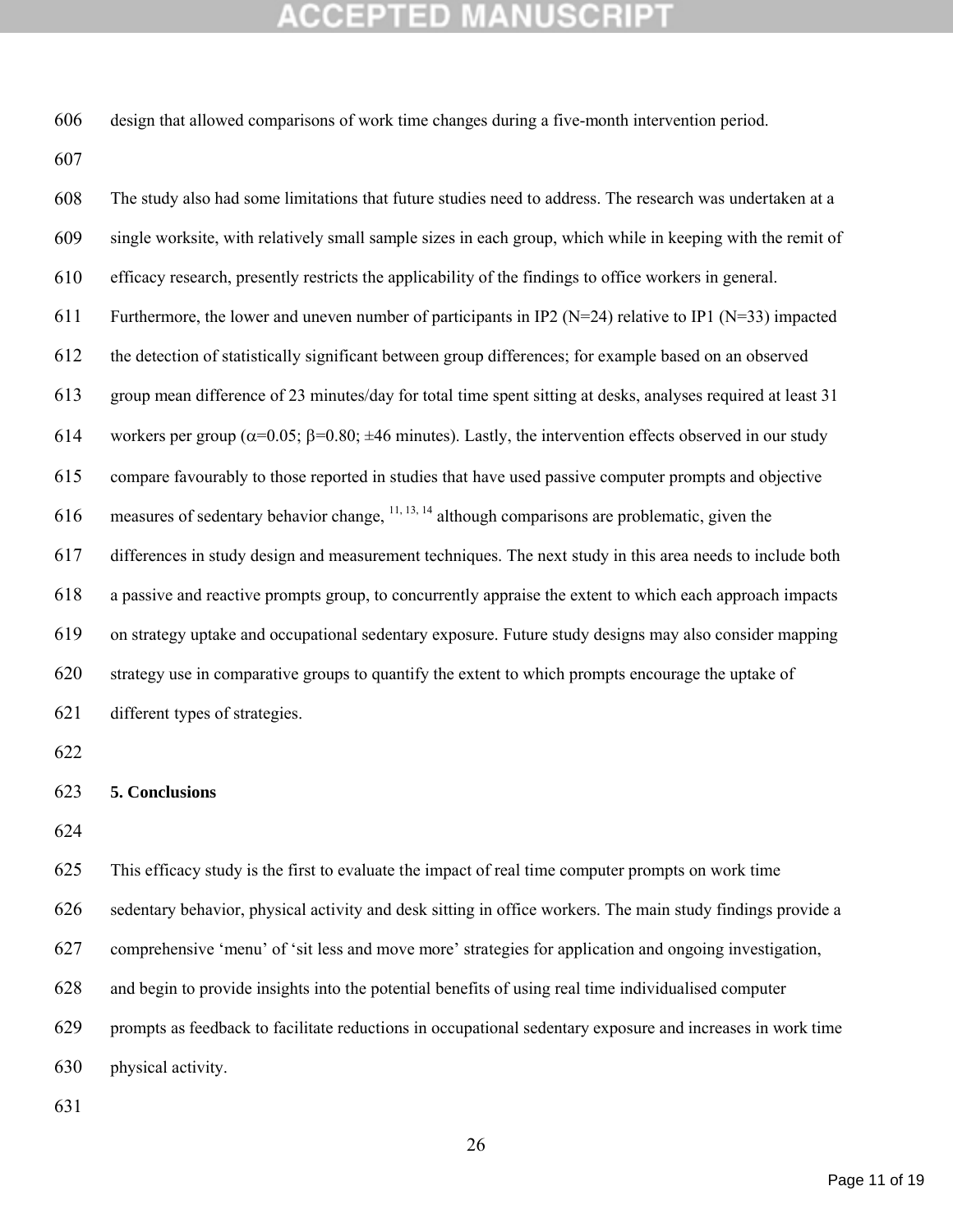| 632 | <b>Practical Implications</b>                                                                               |
|-----|-------------------------------------------------------------------------------------------------------------|
| 633 |                                                                                                             |
| 634 | Office workers can choose from a 'menu' of 'sit less and move more' strategies.                             |
| 635 | Real time computer prompts, which react to day-to-day variations in desk sitting patterns, may<br>$\bullet$ |
| 636 | facilitate the uptake of 'sit less and move more' strategies.                                               |
| 637 | The next phase of studies in this area should concurrently compare the efficacy of passive and reactive     |
| 638 | computer prompts.                                                                                           |
| 639 |                                                                                                             |
| 640 | <b>Acknowledgements</b>                                                                                     |
| 641 |                                                                                                             |
| 642 | This study was supported by an Australian Heart Foundation Vanguard Grant (no.X).                           |
| 643 |                                                                                                             |
| 644 | Authors X and X are supported by an Australian National Health and Medical Research Council Program         |
| 645 | Grant (NHMRC no. X).                                                                                        |
| 646 |                                                                                                             |
| 647 | Author X is supported by an Australian National Health and Medical Research Council Senior Research         |
| 648 | Fellowship (NHMRC no. X).                                                                                   |
| 649 |                                                                                                             |
| 650 |                                                                                                             |
| 651 |                                                                                                             |
| 652 |                                                                                                             |
| 653 |                                                                                                             |
| 654 |                                                                                                             |
| 655 |                                                                                                             |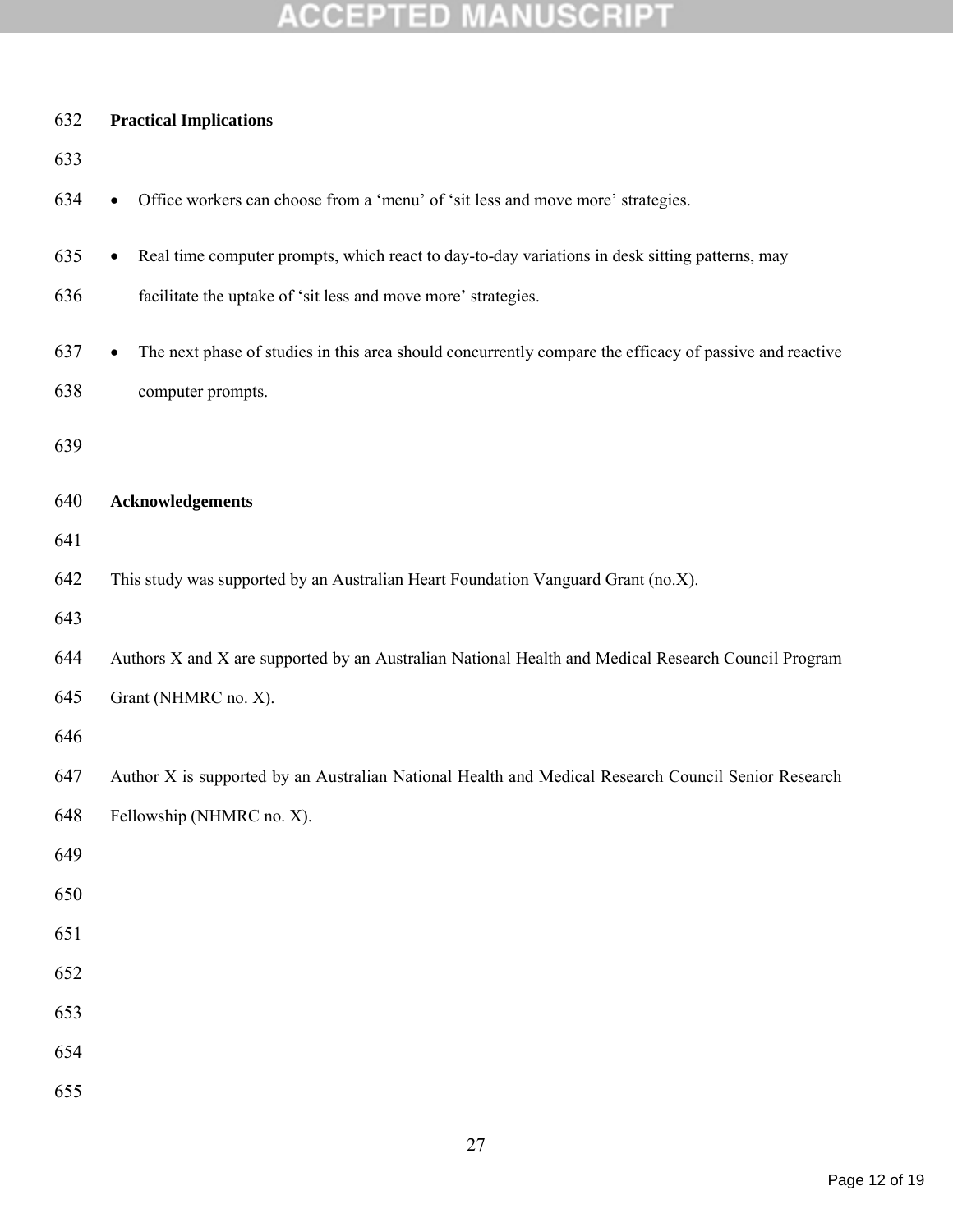| 656 |                   |                                                                                             |
|-----|-------------------|---------------------------------------------------------------------------------------------|
| 657 | <b>References</b> |                                                                                             |
| 658 |                   |                                                                                             |
| 659 | 1.                | Chau JY, Grunseit AC, CheyT et al. Daily sitting time and all-cause mortality – a meta-     |
| 660 |                   | analysis. PLoSOne 2013; 8: e80000. doi:10.1371/journal.pone.0080000.                        |
| 661 | 2.                | Demsey PC, Owen N, Biddle SJH et al. Managing sedentary behaviour to reduce the risk        |
| 662 |                   | of diabetes and cardiovascular disease. Curr Diab Rep 2014; 14: 522 DOI                     |
| 663 |                   | 10.1007/s11892-014-0522-0.                                                                  |
| 664 | 3.                | Kazi A, Duncan M, Clemes S et al. A survey of sitting time among young adults. Occup        |
| 665 |                   | Med 2014; 64: 497-502.                                                                      |
| 666 | 4.                | Safe Work Australia. National hazard exposure worker surveillance: Exposure to              |
| 667 |                   | biomechanical demands, pain and fatigue symptoms and the provision of controls in           |
| 668 |                   | Australian workplaces. Safe Work Australia, 2011.                                           |
| 669 | 5.                | Australian Bureau of Statistics. Australian Health Survey: Physical Activity. Australian    |
| 670 |                   | Bureau of Statistics, 2013.                                                                 |
| 671 | 6.                | de Cocker K, Duncan MJ, Short C et al. Understanding occupational sitting: prevalence,      |
| 672 |                   | correlates and moderating effects in Australian employees. Prev Med 2014: 67: 288-294.      |
| 673 | 7.                | Brown HE, Ryde GC, Gilson ND et al. Objectively measured sedentary behavior and             |
| 674 |                   | physical activity in office employees: relationships with presenteeism. J Occup Environ     |
| 675 |                   | Med 2013; 55: 945-953.                                                                      |
| 676 | 8.                | Parry S, Straker L. The contribution of office work to sedentary behaviour associated risk. |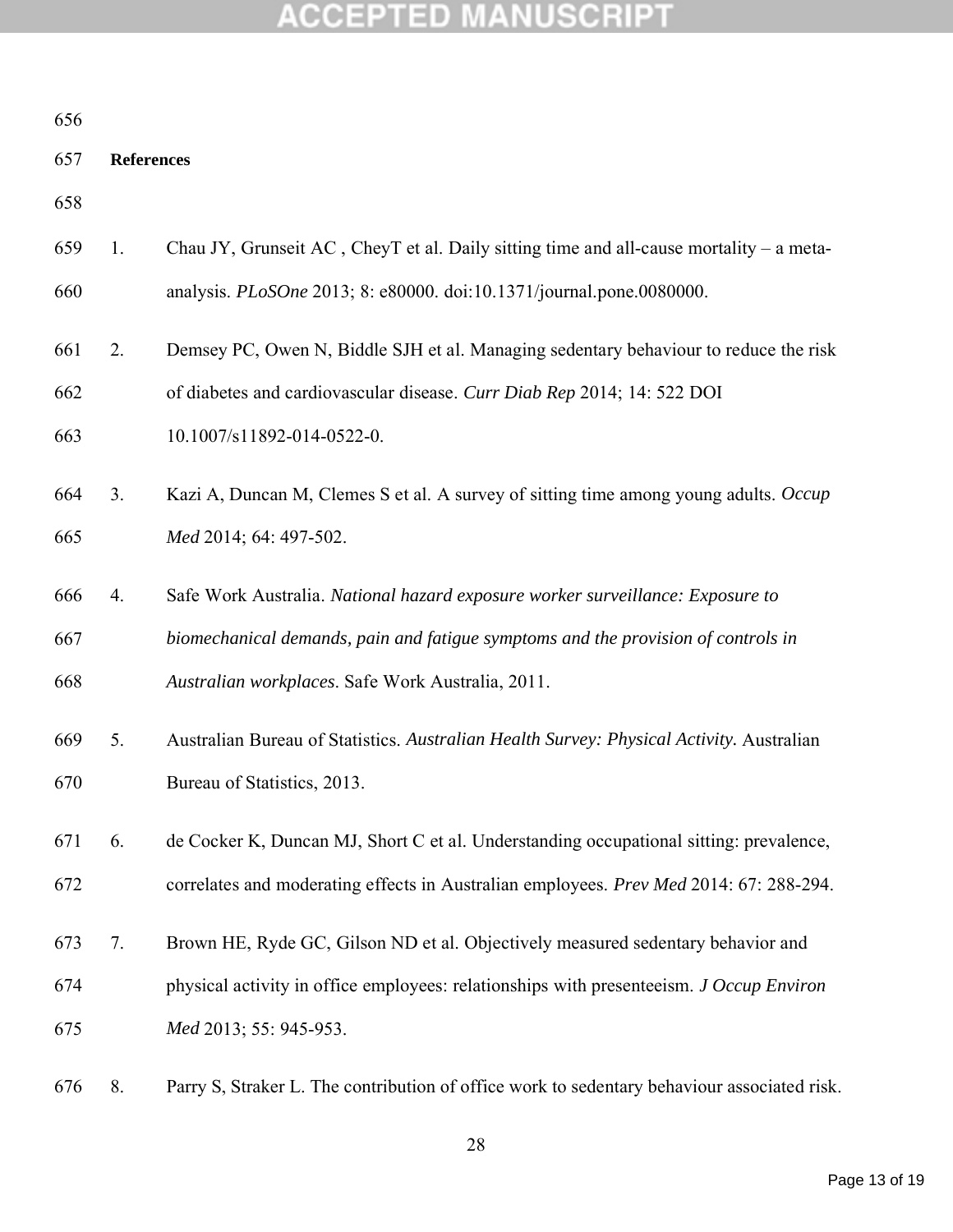*BMC Public Health,* 2013; 13, 296.

- 9. Ryde GC, Brown HE, Gilson ND et al. Are we chained to our desks? Describing desk based sitting using a novel measure of occupational sitting. *J Phys Act Health* 2014; 11: 1318-1323.
- 10. Shrestha N, Ijaz S, Kukkonen-Harjula KT et al. Workplace interventions for reducing sitting at work. *Cochrane Database Syst Rev* 2015; 1: CD010912.
- 11. Evans RE, Fawole HO, Shefiff SA et al. Point-of-choice prompts to reduce siting time at work: a randomised trial. *Am J Prev Med* 2012; 43: 293-297.
- 12. Pedersen SJ, Cooley PD, Mainsbridge C. An e-health intervention designed to increase workday energy expenditure by reducing prolonged occupational sitting habits. *Work* 2014; 49: 289-295.
- 13. Swartz AM, Rote AE, Welch WA et al. Prompts to disrupt sitting time and increase physical activity at work. *Prev Chronic Dis* 2014; 1: E73.
- 14. Donath L, Faude O, Schefer Y et al. Repetitive daily point of choice prompts and

 occupational sit-stand transfers, concentration and neuromuscular performance in office workers: an RCT. *Int J Environ Res Public Health* 2015; 20: 4340-4353.

- 15. Ryde GC, Gilson ND, Suppini A et al. Validation of a novel, objective measure of occupational sitting. *J Occup Health* 2012; 54: 383-386.
- 16. Parry S, Straker L, Gilson ND et al. Participatory workplace interventions can reduce sedentary time for office workers – a randomized control trial. *PlosOne* 2013; 8: e78957.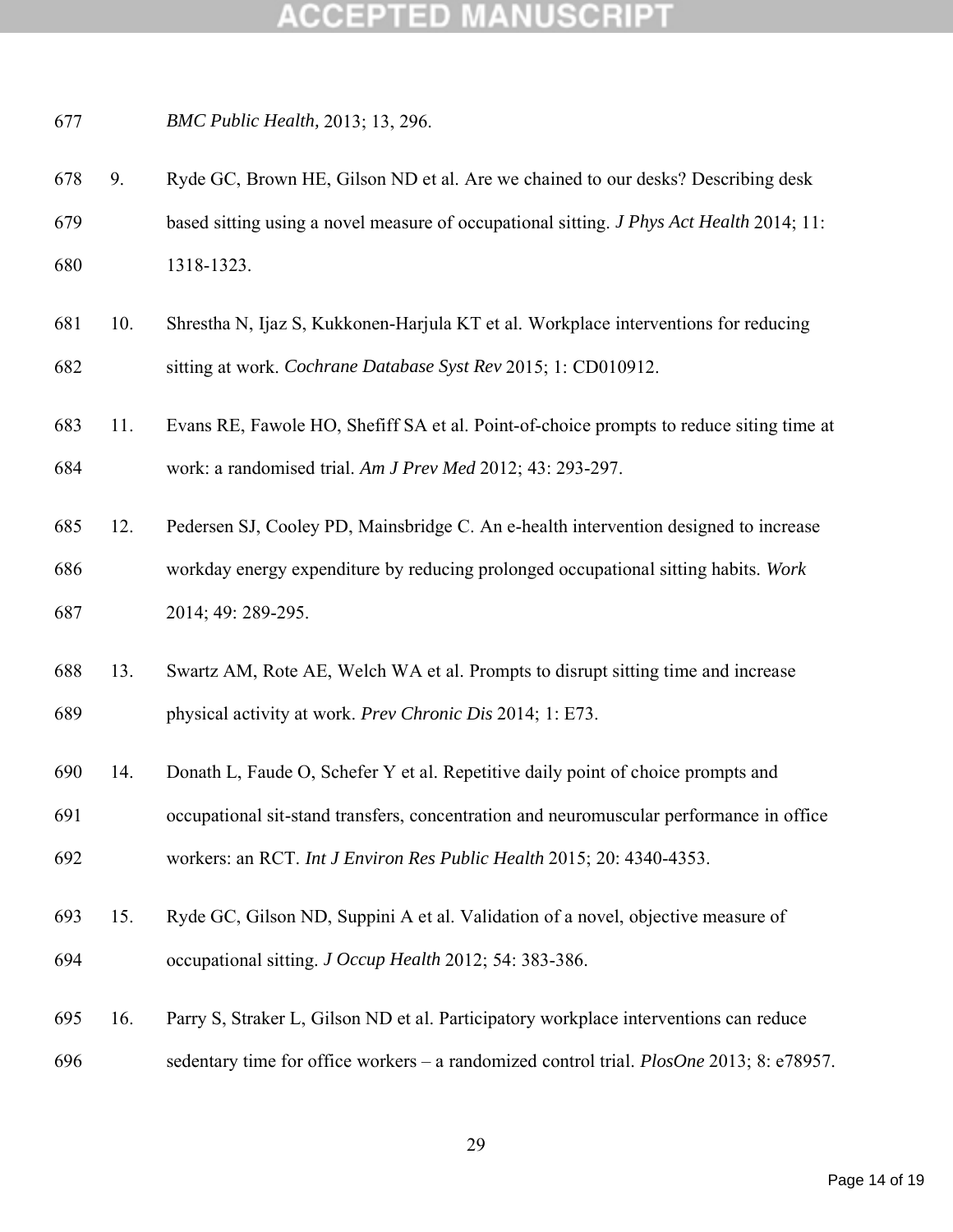### COEPTED

|     | 697 17. | Esliger DW, Rowlands AV, Hurst TL et al. Validation of the GENEA Accelerometer. |
|-----|---------|---------------------------------------------------------------------------------|
| 698 |         | <i>Med Sci Sports Exerc 2011; 43: 1085-1093.</i>                                |

- 18. Buckley JP, Hedge A, Yates T et al. The sedentary office: a growing case for change
- towards better health and productivity. Expert statement commissioned by Public Health
- England and the Active Working Community Interest Company. *Br J Sports Med* 2015;
- doi: 10.1136/bjsports-2015-094618.
- 19. Owen N, Bauman A, Brown WJ. Too much sitting: a novel and important predictor of chronic disease risk? *Br J Sports Med* 2009; 43: 81-3.
- 20. Straker L. Prevention needs to be a priority. *Journal of Physiother* 2012; 58: 5-7.
- 21. Rivilis I, Van Eerd D, Cullen K, et al. Effectiveness of participatory ergonomic
- interventions on health outcomes: A systematic review. *Appl Ergon* 2008; 39: 342–358.
- 22. van Eerd D, Cole D, Irvin E et al. Process and implementation of participatory ergonomic interventions: a systematic review. *Ergonomics* 2010; 53: 1153–1166.
- 23. Gilson ND, Straker L, Parry S. Occupational sitting: Practitioner perceptions of health
- risks, intervention strategies and influences. *Health Prom J Austr* 2012; 23: 208-212.
- 24. Bort-Roig J, Martin M, Puig-Ribera A et al. Uptake and factors that influence the use of
- 'sit less, move more' occupational intervention strategies in Spanish office employees. *Int*
- *J Behav Nutr Phys Act* 2014; 10: 152.
- 25. Healy GN, Dunstan DW, Salmon J et al. Breaks in sedentary time: Beneficial associations with metabolic risk. *Diabetes Care* 2008; 31: 661-666.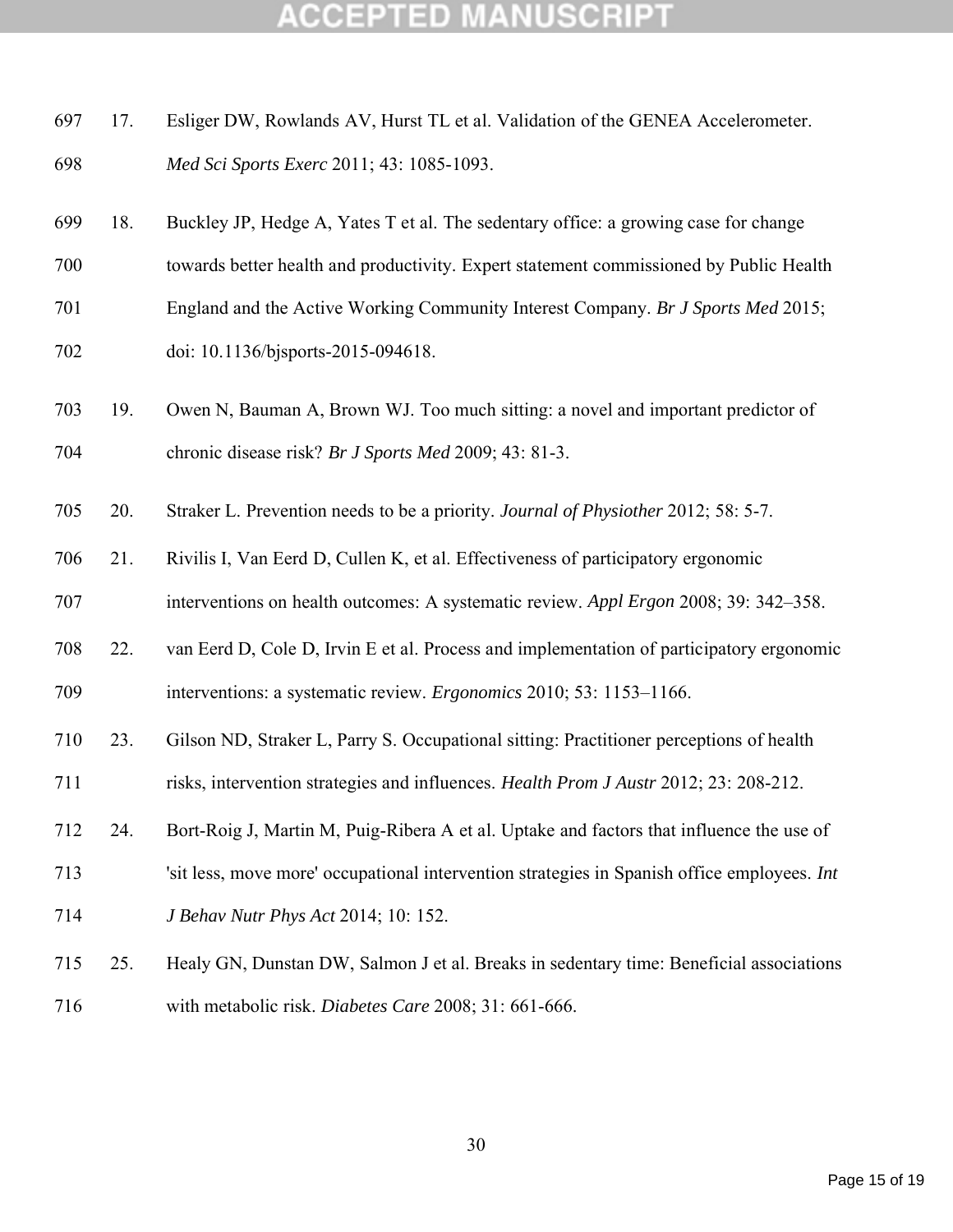| 717 | 26. | Bort-Roig J, Gilson ND, Puig-Ribera A et al. Measuring and Influencing Physical     |
|-----|-----|-------------------------------------------------------------------------------------|
| 718 |     | Activity with Smartphone Technology: A Systematic Review. Sports Med 2014; 44: 671- |
| 719 |     | 686.                                                                                |
| 720 | 27. | Healy GN, Eakin EG, Lamontagne AD et al. Reducing sitting time in office workers:   |
| 721 |     | short-term efficacy of a multicomponent intervention. Prev Med 2013; 57: 43-48.     |
| 722 | 28. | Neuhaus M, Healy GN, Dunstan DW et al. Workplace sitting and height-adjustable      |
| 723 |     | workstations: a randomized controlled trial. Am J Prev Med 2014; 46: 30-40.         |
| 724 |     |                                                                                     |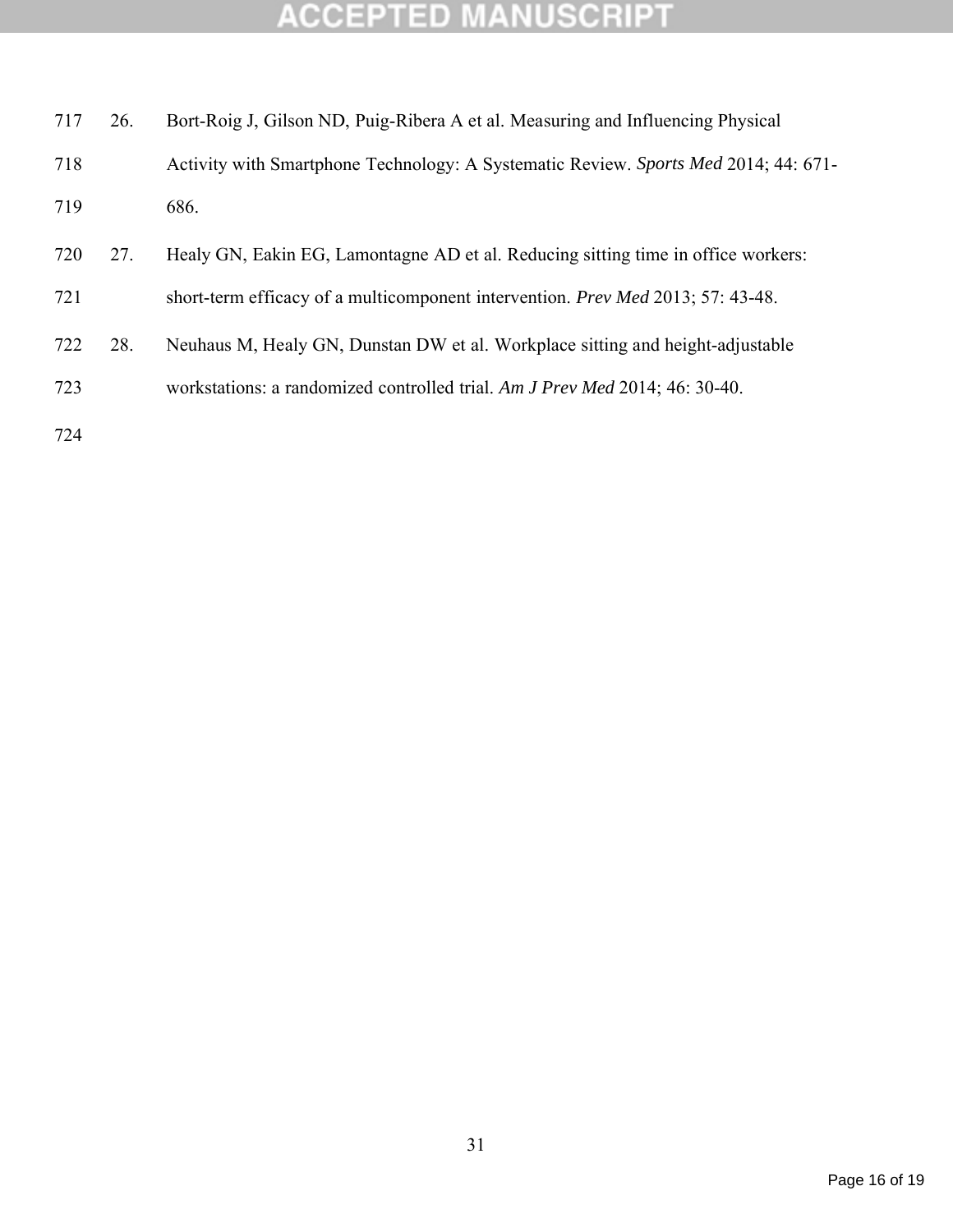### 724 **Tables**

725

726 Table 1 Baseline sample characteristics (frequency or mean [SD]) relative to intervention protocol

|                                                          | IP1                              | IP <sub>2</sub>                   | Total                            |
|----------------------------------------------------------|----------------------------------|-----------------------------------|----------------------------------|
| Age (years)                                              | 47(13)                           | 48(13)                            | 47(11)                           |
| Sex (n)                                                  |                                  |                                   |                                  |
| Men<br>Women                                             | 27<br>6                          | 19<br>5                           | 46<br>11                         |
| BMI $(kg/m^2)$                                           | 28(4)                            | 29(5)                             | 28(5)                            |
| Waist Circumference (cm)                                 |                                  |                                   |                                  |
| Men<br>Women                                             | 95(13)<br>86 (15)                | 100(15)<br>89 (14)                | 98 (14)<br>88 (13)               |
| Blood Pressure (mm Hg)                                   |                                  |                                   |                                  |
| Systolic<br>Diastolic                                    | 127(14)<br>86(9)                 | 130(13)<br>87(10)                 | 128(13)<br>86(9)                 |
| GENEActiv (hrs/day) $1$                                  |                                  |                                   |                                  |
| Workdays<br>Sedentary<br>Light <sup>2</sup><br>Moderate+ | 9.4(2.2)<br>5.5(1.7)<br>1.7(0.8) | 10.1(1.5)<br>4.3(1.4)<br>1.6(0.6) | 9.7(2.0)<br>5.0(1.7)<br>1.6(0.7) |

727

728 IP1=Intervention Protocol 1 (strategies and no prompts, N=33); IP2=Intervention Protocol 2 (strategies

729 and prompts, N=24).

730 <sup>1</sup> Total time for the waking day;  $^{2}$  p<0.05 IP1 vs IP2.

- 731
- 732
- 733

734

735

736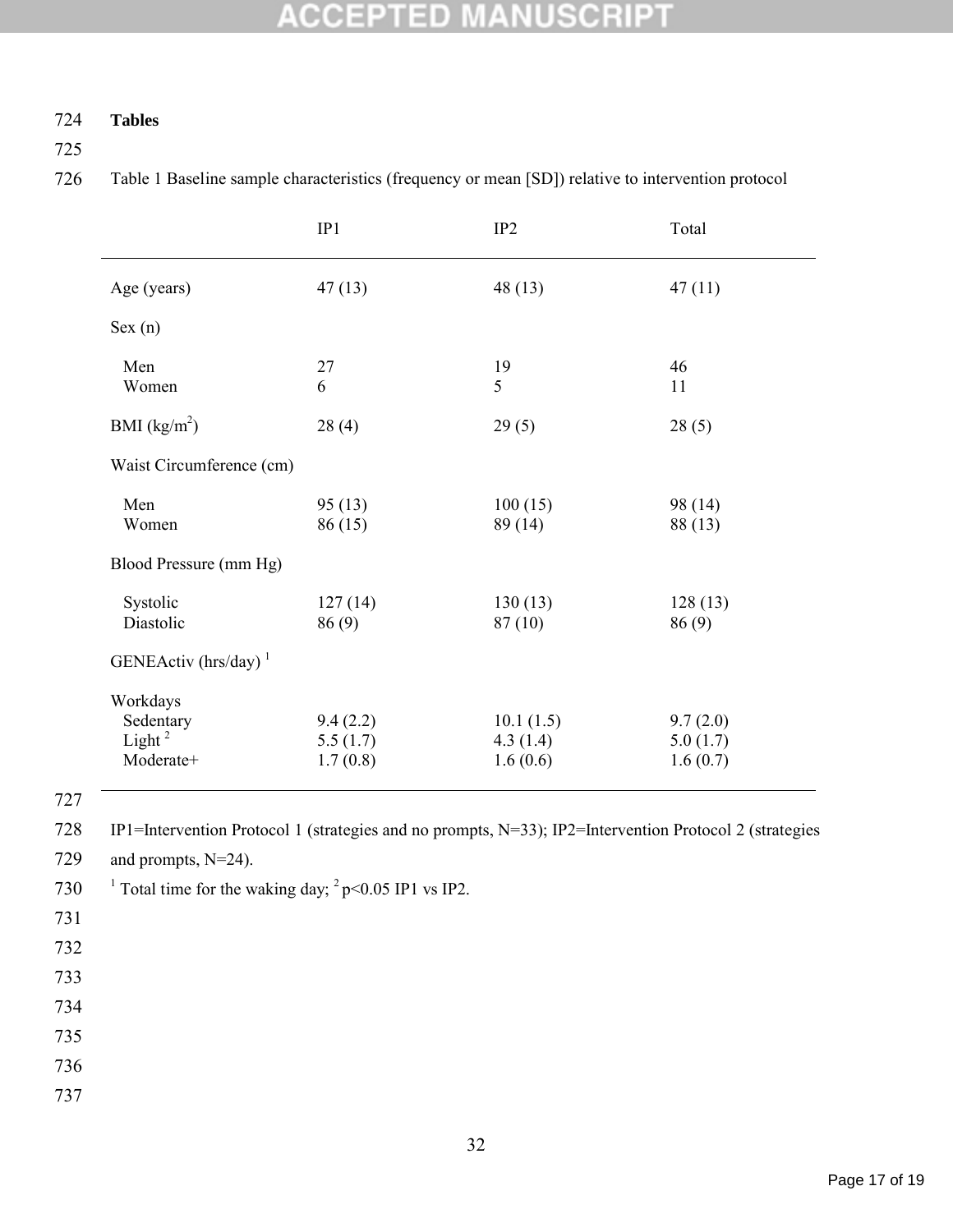738 Table 2 Sit less and move more strategies (x20) identified by workers

#### 739

#### **Theme 1: Standing and moving during desk tasks**

Stand up and move while talking on the phone. Stand up to read or review documents. Use centralised office equipment (e.g. photocopier or printer) and spread these tasks across the day. Deliver some messages in person, rather than always sending emails. Drink more water at your desk and take frequent toilet breaks.

#### **Theme 2: Standing and moving in or between meetings**

Try to organise walk-talk, rather than sit-talk meetings. Spend some of your time standing in meetings. Schedule stand up meetings. Schedule meetings away from your desk or use a meeting venue outside the office.

#### **Theme 3: Standing and moving during work breaks**

Schedule regular activity breaks in your weekly work calendar. Use morning and afternoon work breaks to undertake a stand and stretch routine. Don't eat lunch at your work desk. Tea or coffee break away from the desk. Plan lunchtime walks either on your own or with colleagues. Include inclines in your walks or use the stairs between floors. Take advantage of corporate gym memberships and work out at a facility close to the office.

#### **Theme 4: Active travel to and from work**

Aim to stand rather than sit on public transport. Include a walk in your travel to and from work. Park the car further away from the office, or use a public transport stop further away from home or the office to increase your walk time. Cycle into work.

| $\begin{array}{c} 740 \\ 741 \end{array}$ |  |  |
|-------------------------------------------|--|--|
| 742                                       |  |  |
|                                           |  |  |
|                                           |  |  |
| 743<br>744                                |  |  |
| 745                                       |  |  |